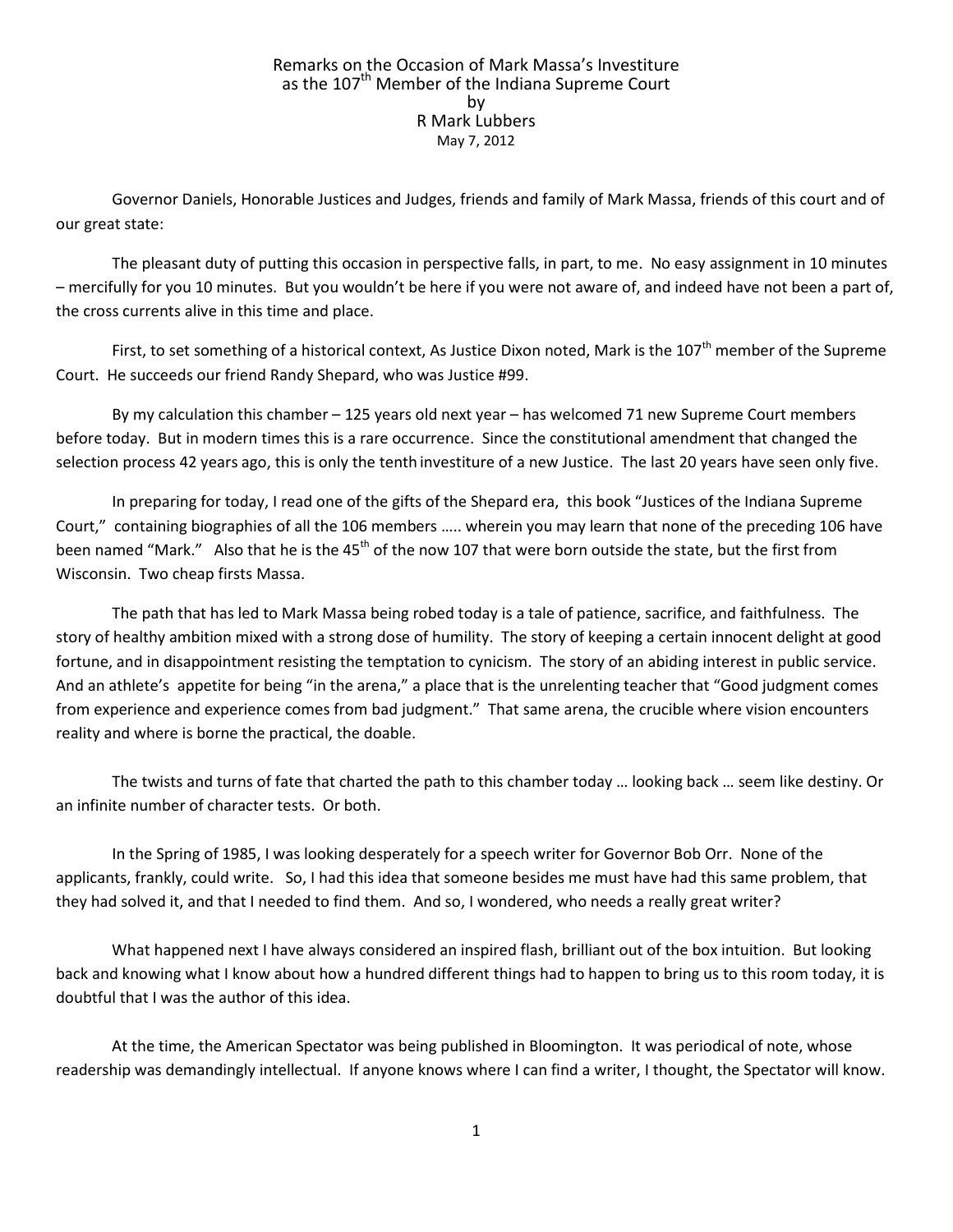With no hesitation, I cold-called the publisher, Ron Burr, a man I had never met nor ever spoke with again. I explained my plight and said I was sure that in his bottom left hand drawer was a file with names of writers who he would call if he needed one, and that if he would give me the three best names on that list, that I promised that on two weeks' notice he could steal the person from me no questions asked.

He laughed and said the list wasn't in a bottom desk drawer; it was in a hanging file.

He parted with three names, each of which had a short story to go along with how they'd gotten on the list. Of those, two seemed too egg headed. The third, Mark Massa, seemed intriguing. I presumed the intellect – or else he wouldn't have made the list—but Mark had also been the sports editor of the Daily Student, which meant that he understood the dramatic moment – how things come together to make a story – the stuff of a good speech.

With the help of "directory assistance" (remember that) I made a second cold call. This one to the Boonville Bureau of the Evansville Press. (Two papers in Evansville and one with a Boonville Bureau – can you imagine?)

Mark was sitting there minding his own business. I tell him where I got his name – he didn't know Ron Burr from the man in the moon – and I ask him if he would like to move to Indianapolis and be our writer in chief.

He came up the next week, not to talk but to write. He was a reporter used to deadlines; I gave him a topic for an upcoming speech and a computer and asked him to write us a speech – I learned a few things working for Daniels the first time – even if he said no, I would get something for free out of this.

It took him a couple of hours. John Hammond and I read the speech; it was great. We offered him a \$5,000 raise and a parking spot.

He asked if he could think about it overnight. But one of the things about Mark is that he is wonderfully transparent. There is just no guile. He said he would think about it, but he had "yes" written all over his face. We had ourselves a speech writer.

With values formed by his parents and family, and education that honed the skills that would become his "instrument," thus began, 27 years ago, a web of opportunities and relationships that would culminate here this afternoon.

Along the way, he was subjected to the demanding scrutiny of tough bosses, with Al Hubbard, Linda Pence, Susan Brooks and I taking a back seat to 12 years he spent working with the three brilliant graduates of the former College of New Jersey -- Shepard, Newman, Daniels. It is doubtful we will see a constellation like these three Princetonians crisscrossing our public spaces again anytime soon. Each bringing gigantic intellect, an incredible bias for results and, not coincidentally, virtuoso writing ability.

I raise this because it seems to me that the product of the High Court is – of course judgment – but finally, WORDS. Words that treat the most complex, the knottiest, the most important ideas and situations. What is required is the capacity to think, to analyze, to sift, to imagine and finally to land.